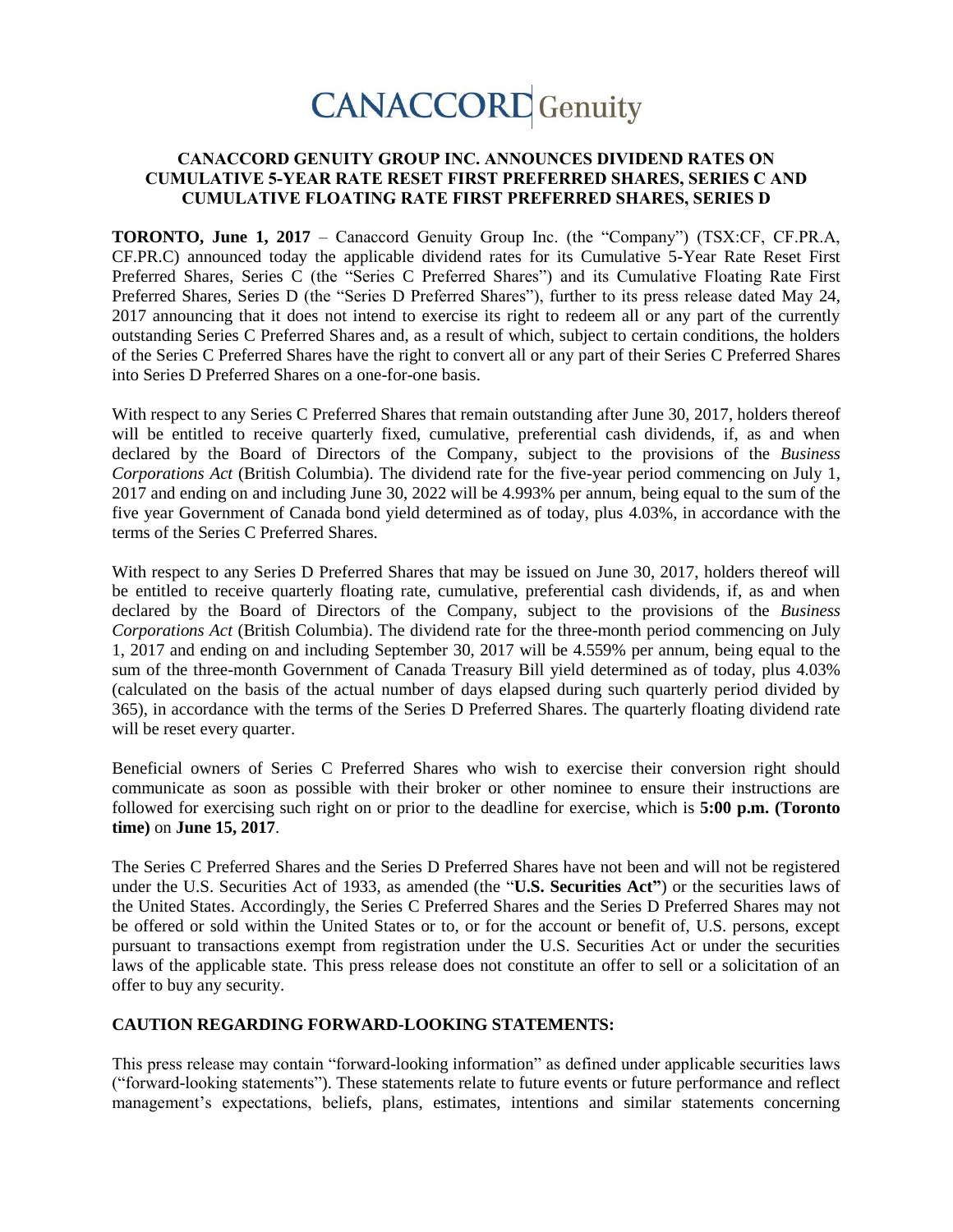anticipated future events, results, circumstances, performance or expectations that are not historical facts, including business and economic conditions and Canaccord Genuity Group's growth, results of operations, performance and business prospects and opportunities. Specifically, this press release contains forward-looking statements with respect to the Company, the Series C Preferred Shares and the Series D Preferred Shares, including but not limited to future conversions, redemptions and dividends. Such forward-looking statements reflect management's current beliefs and are based on information currently available to management. In some cases, forward-looking statements can be identified by terminology such as "may", "will", "should", "expect", "plan", "anticipate", "believe", "estimate", "predict", "potential", "continue", "target", "intend", "could" or the negative of these terms or other comparable terminology. By their very nature, forward-looking statements involve inherent risks and uncertainties, both general and specific, and a number of factors could cause actual events or results to differ materially from the results discussed in the forward-looking statements. In evaluating these statements, readers should specifically consider various factors that may cause actual results to differ materially from any forward-looking statement. These factors include, but are not limited to, market and general economic conditions, the nature of the financial services industry and the risks and uncertainties discussed from time to time in the Company's interim condensed and annual consolidated financial statements, its annual report and its annual information form ("AIF") filed on www.sedar.com as well as the factors discussed in the sections entitled "Risk Management" and "Risk Factors" in the AIF, which include market, liquidity, credit, operational, legal and regulatory risks. Material factors or assumptions that were used by the Company to develop the forward-looking statements contained in this press release include, but are not limited to, those set out in the Fiscal 2017 Outlook section in the annual MD&A and those discussed from time to time in the Company's interim condensed and annual consolidated financial statements, its annual report and the AIF filed on www.sedar.com. The preceding list is not exhaustive of all possible risk factors that may influence actual results. Readers are cautioned that the preceding list of material factors or assumptions is not exhaustive.

Although the forward-looking statements contained in this press release are based upon what management believes are reasonable assumptions, there can be no assurance that actual results will be consistent with these forward-looking statements. The forward-looking statements contained in this press release are made as of the date of this press release and should not be relied upon as representing the Company's views as of any date subsequent to the date of this press release. Except as may be required by applicable law, the Company does not undertake, and specifically disclaims, any obligation to update or revise any forward-looking statements, whether as a result of new information, further developments or otherwise.

#### **ABOUT CANACCORD GENUITY GROUP INC.:**

Through its principal subsidiaries, Canaccord Genuity Group Inc. (the "Company") is a leading independent, full-service financial services firm, with operations in two principal segments of the securities industry: wealth management and capital markets. Since its establishment in 1950, the Company has been driven by an unwavering commitment to building lasting client relationships. We achieve this by generating value for our individual, institutional and corporate clients through comprehensive investment solutions, brokerage services and investment banking services. The Company has offices in 10 countries worldwide, including Wealth Management offices located in Canada, the UK, Guernsey, Jersey, the Isle of Man and Australia. Canaccord Genuity, the international capital markets division, operates in Canada, the US, the UK, France, Ireland, Hong Kong, China, Australia and Dubai. To us there are no foreign markets. $^{TM}$ 

Canaccord Genuity Group Inc. is publicly traded under the symbol CF on the TSX.